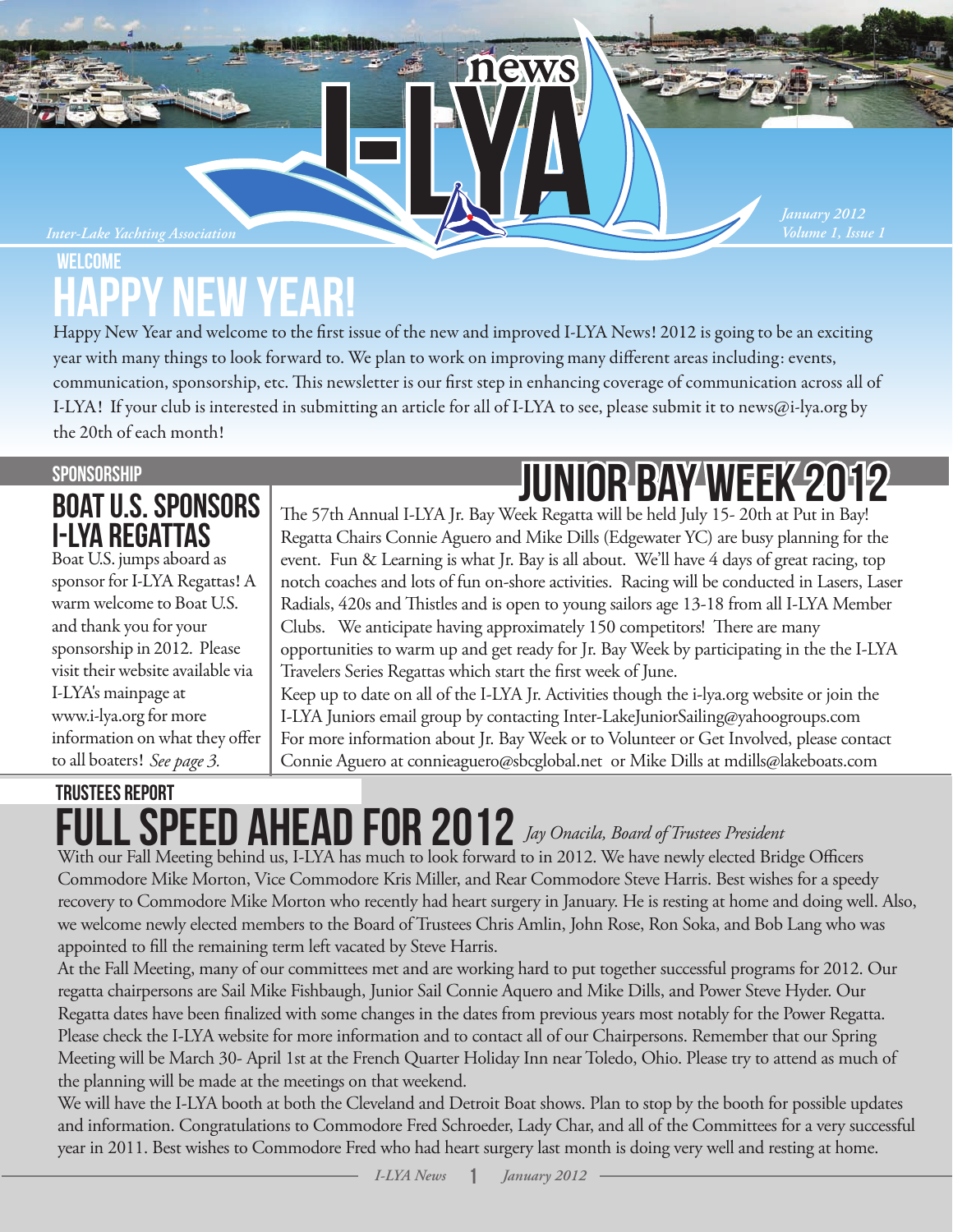## committee report island liasion committee

The Island Liaison Committee, which consists of myself, Past Commodore Allen Ashley and Pat McIlwee, has been very busy working for I-LYA. Our primary focus is on relations with folks on the Island of South Bass. We work with the Village of Put-in-Bay, the staff, mayor, dock master etc., with all things related to the docks for both the Power and Sail Regatta's. We work with the members of the Put-in-Bay Yacht Club, or PIBYC as many of you know it, on topics that relate to the use of the club for I-LYA Regatta events. PIBYC is a member of the Inter-Lake Yachting Association. We also work with the PIB Chamber of Commerce and any other person or group that relates to I-LYA.

In the summer of 2011, our committee worked with select members of PIBYC to re-negotiate the contract that we abide by to hold all three of the I-LYA regatta's at their club. This includes the popular Junior Regatta held in July, the Power Regatta held in late July, and the Senior Sail Regatta held in early August. Between us, we successfully re-negotiated and completed a new 3 years agreement. Included in this contract, was to recognize PIBYC as a sponsor of our events. Welcome aboard.

In October of 2011, we met with Mayor Judy Berry, Dock master Bob Cook and Chamber of Commerce President Ty Winchester, and a few other representatives from the Island. Our meeting was very productive but dates became an issue. The net result was moving the dates around to accommodate the needs of the Juniors, while allowing Power to hold their regatta on a weekend and the Sail Regatta on the traditional first week in August date. We are going to work with the Chamber and Village to attempt to lock down dates for the next 3-5 years to eliminate this problem in the future.

news

We also negotiated discounted dockage rates for both Power and Sail Regatta's. I-LYA is one of "The Bay's" Biggest and Oldest Customers. We certainly appreciate their recognition of the traditions that have been built over the last 100 plus years.

Our feeling is that ultimately we have established great relations and an open line of communication with the Bay that will serve everyone well into the future!

See you at the Bay!

Bryan Huntley Chairman



The official I-LYA 2012 calendar of events has been released. News and information about each event can be found in the monthly I-LYA News or online at www.I-LYA.org. We hope you can join us at all of our events throughout this year!

**Spring Meeting** *March 30-31* Holiday Inn - French Quarter Perrysburg, Ohio

**Powerboat Early Dockage** *July 18-19* Put-In-Bay, Ohio

> **Junior Bay Week** *July 15-19* Put-In-Bay, Ohio

**Powerboat Regatta** *July 20-23* Put-In-Bay, Ohio

**Commodore's Brunch** *July 22* The Anchorage, Put-In-Bay, Ohio

> **Deepwaters** *August 1-2*

**Sail Regatta** *August 3-5* Put-In-Bay, Ohio

**Fall Meeting** *December 7-8* Holiday Inn - French Quarter Perrysburg, Ohio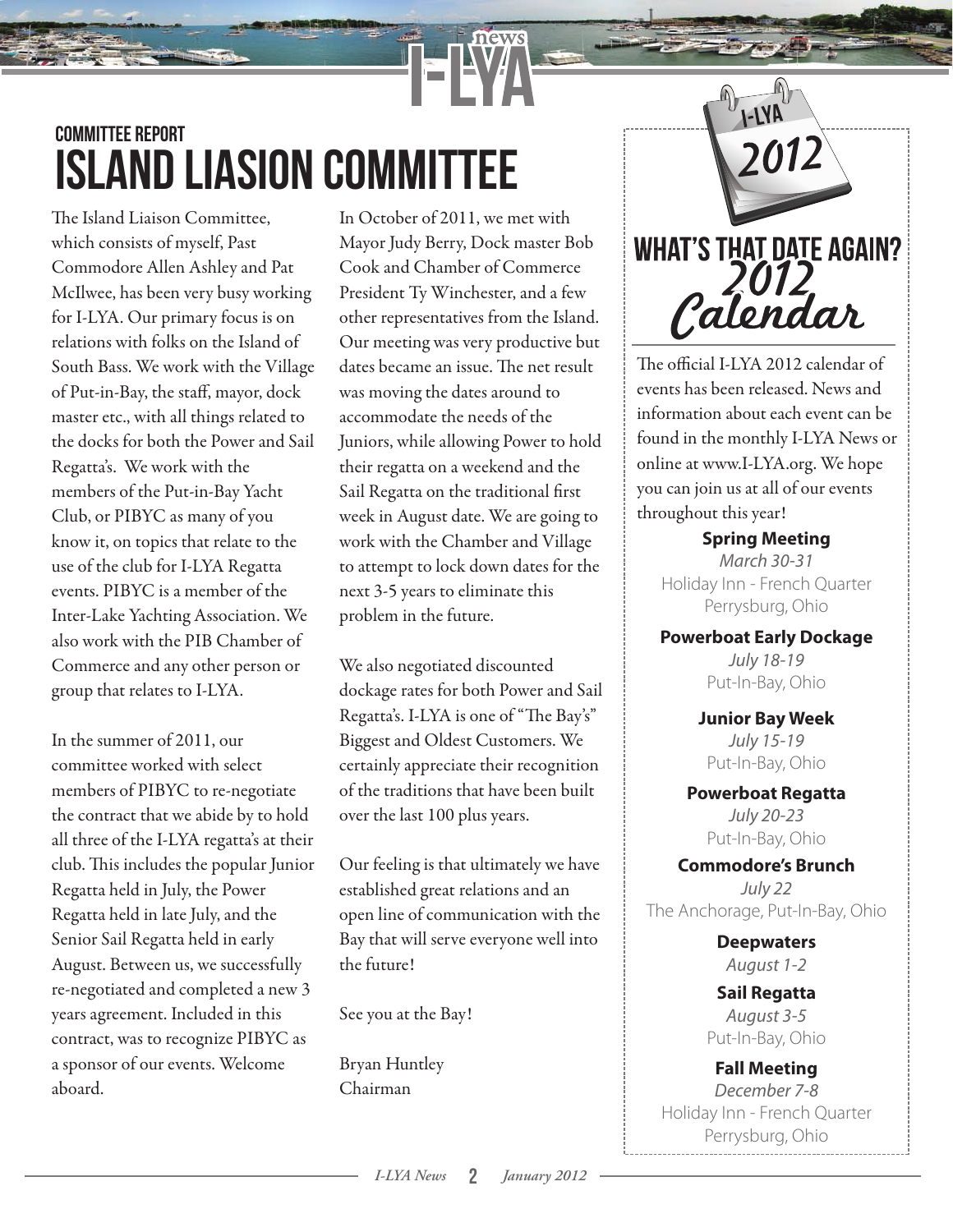**Membership Plus Freshwater Unlimited Towing Only \$58** 

 $P$   $\mathbf{F}$ 

The RED Boats are ready to come to your aid 24/7 when you need assistance on the wa-We're just a VHF radio or phone call ter. away to assist with a tow, soft ungrounding, a jump start, or even when you've run out of fuel. At the first sign of trouble, give BoatU.S. a call...we're standing by!

2D.

 $\vert \, \Xi / \Lambda \, \vert$ 

IS

**TowBoall!** 

IY



## Call 800-888-4869 or BoatUS.com

\*Service provided during normal boating seasons. Details and exclusions can be found online at BoatUS.com/towing or by calling. VESSEL ASSIST on the Pacific coast.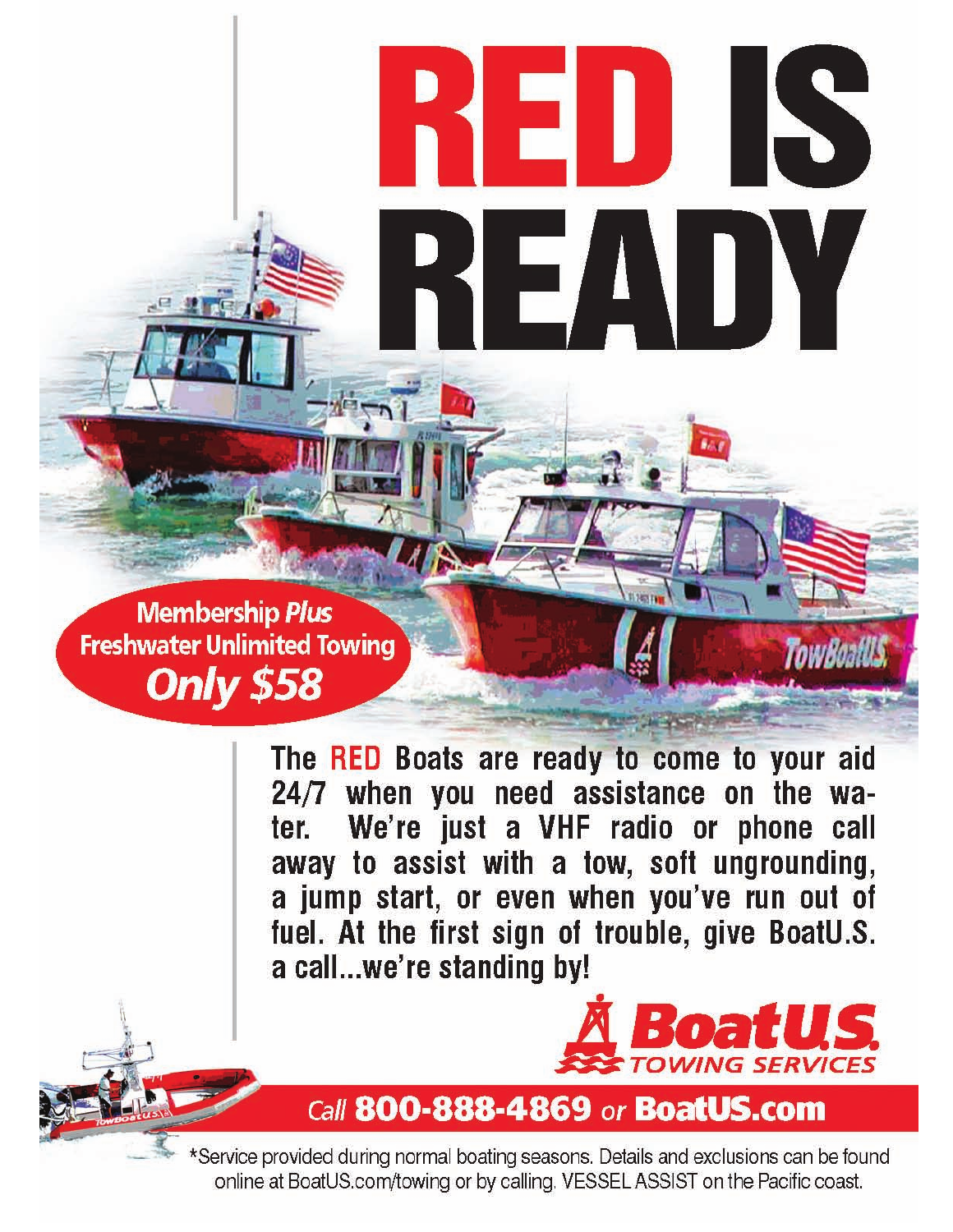## true course Why do i need a captains license?

Many people ask, "Why do I need a Captain's License?". Really, you don't unless you plan to take passengers for hire. But the advanced skipper education is very valuable, and often the license is proof of your expertise.

How do you get your Captain's license? Not that hard, but a bit of pre-qualification first. The USCG requires you to have 360 days of boating experience on any size of boat, and that boat can be anyone's, so time on your friends boats counts too. You don't need to be at the helm, just crew. Verification of this time is not that hard and you don't need to submit a logbook for this level of license. Some military time on the water counts too.

Then you have two choices.  $1)$ You can go to a USCG Regional Exam Center (Toledo, OH, is most likely the closest) and test your knowledge on charting, deck and safety practices, the 38 rules of the road for boaters, and general navigation knowledge like markers, horn signals, and night light/day shapes. Yes you can study, but the pass rates for the exams are difficult, and most need help.

The test takes about 4-5 hours. You can test three times.

Or 2) Take a USCG Approved Class. The class consists of the items mentioned above, but in a classroom setting. The class is 56 hours long and often presents more information that is not tested. Some schools rely on memorization of questions and answers while other rely on making you a better skipper, and with that knowledge, you can pass the test. They are also approved to give the test. Most schools have a high rate of students that pass their test.

Ok, now you have the course under your helm and passed the test or have tested at the REC. You'll need a drug test by a USCG approved lab, and a physical on the USCG form, a CPR/First Aid course or certification is required. Then a background check by Homeland Security as well.

Then, you need to fill out the National Maritime Center application for the appropriate license (OUPV 6 Pack, Master, Inland or Near Coastal if you have blue water time, tonnage, and any endorsements like Towing Assistance or Sail

Endorsement). This is sent to the NMC for approval and in about 3 weeks you'll have your license. It's then, and only then can your charge for boating service like a delivery captain, fishing charter, towing assistance, or take passengers on sunset cruises. Even the water taxi drivers at PIB are licensed, most likely Limited Masters.

Some schools "teach and test" and leave you to find the sources of the other requirements, while other offer a turnkey approach to the entire project. But regardless weather you follow through to get your license, you'll gain a lot of knowledge to ensure your comfort level of boating, especially in water that you are not familiar.

For credit….Captain Getter offers many classes on the inland rivers, east coast and Great lakes. Check his web at www.TrueCourses.com for class schedule and locations or contact him at: CaptainGetter@TrueCourses.com

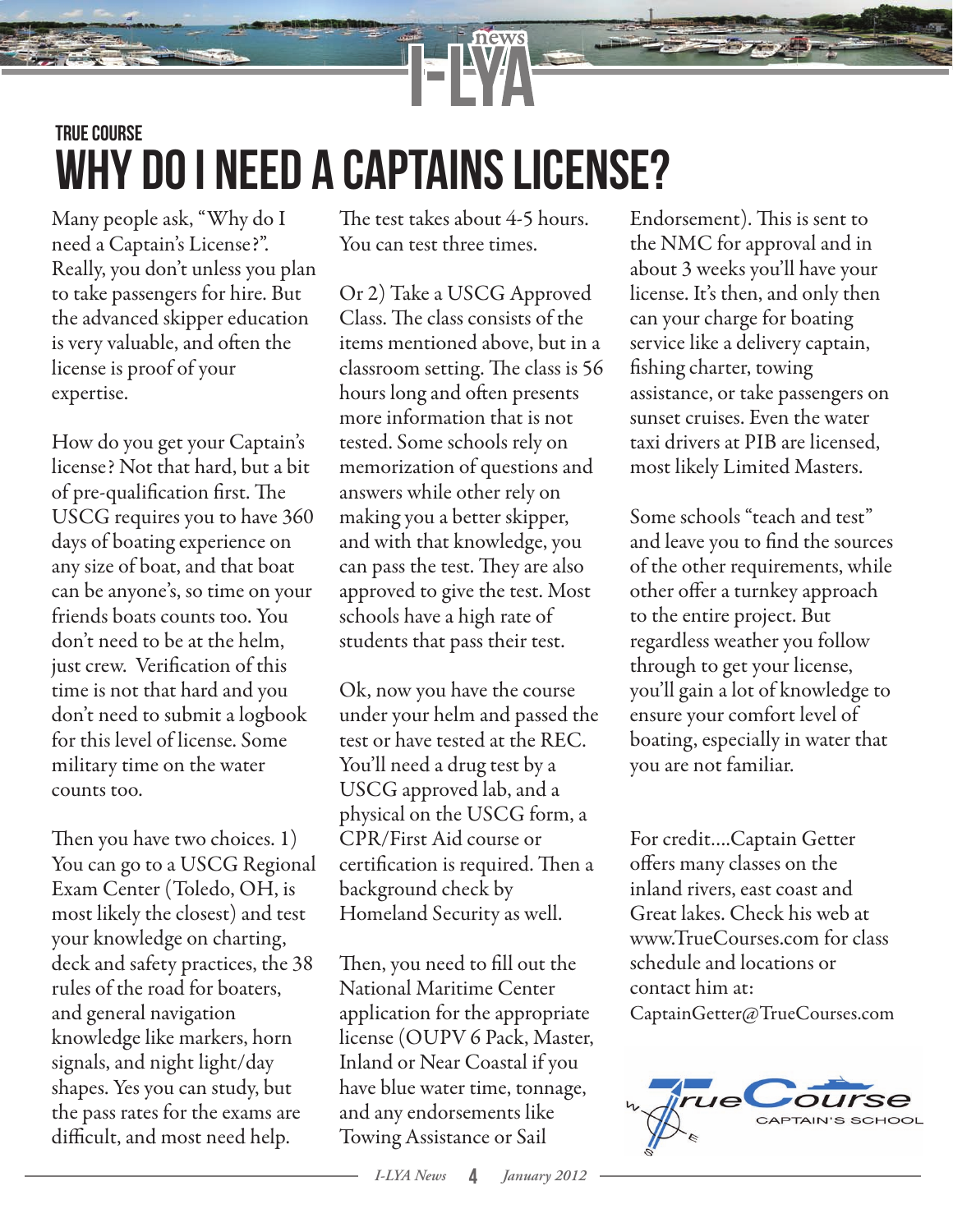

### LLS 2012 notice of race 2012 Invitational mills throphy race

Toledo Yacht Club is proud to host the 89th running of the Invitational Mills Trophy Race, scheduled for the second weekend after Memorial Day, with 16 class starts on Friday afternoon, June 8th.

The Mills Race was initiated in 1907 at the Toledo Yacht Club and has been held nearly every year since that time. The Friday night race, featuring over 150 boats on three courses, starts at the Toledo Harbor Light and ends at Put-in-Bay on South Bass Island. The Mills has long been recognized as one

of the premier yacht racing events on Lake Erie, and is certainly one of the oldest.

news

This year the Mills activities begin on Wed. June 6th, with an Awards Banquet to honor last year's winners, and present them with one of over 50 trophies that date back to the early 1900's. Each titled trophy has the name of all the previous winners, boat names, and yacht clubs and many represent decades of local corporate support. With trophies dedicated from Merrill B. Mills, President Taft, Ohio Governor Harmon, and national and international industry legends, there is not a more impressive or historic collection of silver in the country.

Thursday night, June 7th, is the famous Toledo Yacht Club Mills Party. 2,000+ people visit the historic Toledo Yacht Club (formed in 1865, 11th oldest in the US and 3rd oldest on the Great Lakes) for an evening of boat and people watching, dining, dancing, and revelry. Friday night, June 8th, is the 89th running of the Mills Trophy Race, with the boats arriving at South Bass Island Saturday morning. The

TYC Cruising Entries arrive early on Friday and prepare the island for the arrival of the racers. The party continues at The Bay with a hospitality pavilion from 12-6 pm featuring food, beverages, and music. Approximately 1,000 Mills Race participants and sponsors attend this private party.

The Mills Race program book is published each year and provides the highest level of quality information for our racers, partners, sponsors, and advertisers. This unique program receives wide circulation throughout the boating community from Port Huron, MI to Erie, PA. The book is truly a one-of-a-kind, sprinkled with racing information, Mills history, schedules, and advertising. It is read cover-to-cover and treasured by participants as a souvenir.

 Make your plans to join us for the 105th Mills Race Anniversary. The Invitational Mills Trophy Race, truly a unique and historic event.

*2012 Mills Trophy Race Committee*

| <b>CLUB NOTICES</b>                                         |                                                                                                                                                                                                                                                                                                                                                                                                                                                                                                                                                                                                                                                                                                                                                                                                                                                                                                                                                                                                                                                                                                    |
|-------------------------------------------------------------|----------------------------------------------------------------------------------------------------------------------------------------------------------------------------------------------------------------------------------------------------------------------------------------------------------------------------------------------------------------------------------------------------------------------------------------------------------------------------------------------------------------------------------------------------------------------------------------------------------------------------------------------------------------------------------------------------------------------------------------------------------------------------------------------------------------------------------------------------------------------------------------------------------------------------------------------------------------------------------------------------------------------------------------------------------------------------------------------------|
| <b>CLEVELAND RACE</b><br><b>WEEK 2012</b>                   | Cleveland Race Week, hosted and sponsored by Edgewater Yacht Club, Cleveland, Ohio will<br>be June 16th through the 24th, 2012. The Notice of Race, Registration, Event schedule are<br>available at http://www.ewyc.net/CRW2012                                                                                                                                                                                                                                                                                                                                                                                                                                                                                                                                                                                                                                                                                                                                                                                                                                                                   |
| <b>ADVANCED RACE</b><br><b>MANAGEMENT</b><br><b>SEMINAR</b> | U.S. Sailing and Edgewater Yacht Club, will be hosting an Advanced Race Management<br>Seminar Saturday February 18 and Sunday February 19th at Edgewater Yacht Club,<br>Cleveland, Ohio.<br>This two day seminar, the only one scheduled in the mid-west, is for experienced race officers<br>who would like to refresh and increase their knowledge of such topics as: organizing an event,<br>writing the Notice of Race and Sailing Instructions, RC equipment, race committee<br>preparations, setting the starting line, setting the course, starting, finishing and scoring. The<br>seminar will include discussions of the changes in The Racing Rules of Sailing 2009-2012 that<br>affect race management.<br>The principal instructor for the seminar is Hank Stuart. Hank is a U.S. Sailing National Race<br>Officer, ISAF International Race Officer and the US SAILING Race Administration<br>Committee Chairman.<br>Seating is limited. Full details can be found at http://www.ewyc.net/2012RM/index.html.<br>For additional information contact Mike Dills at mdills@lakeboats.com. |